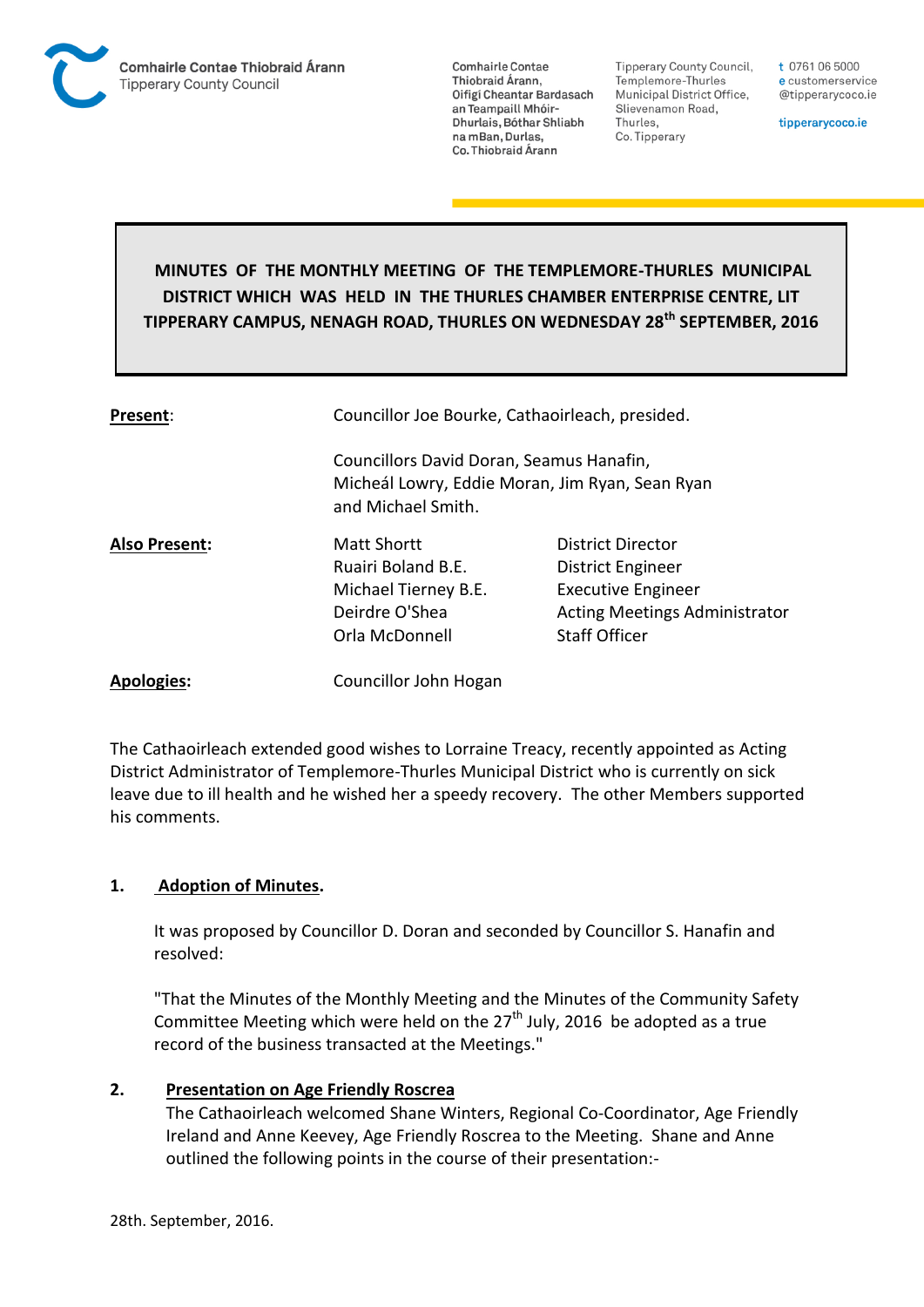

Tipperary County Council. Templemore-Thurles Municipal District Office, Slievenamon Road, Thurles, Co. Tipperary

t 0761 06 5000 e customerservice @tipperarycoco.ie

tipperarycoco.ie

- Age Friendly Ireland is a non-profit organisation with responsibility for the coordination of the national Age Friendly Cities and Counties Programme which brings together, supports and provides technical guidance to all local authority led, multi-agency Age Friendly City and County Programmes.
- Tipperary County Council has signed the Dublin Charter for Age Friendly Counties and Roscrea is the first town in Tipperary to implement the Age Friendly Programme.
- There is an ageing demographic nationally and life expectancy is increasing by 2 years per decade which is impacting on service provision such as public realm, signage, transportation etc.
- Anne Keevey is the driving force behind the establishment of an Age Friendly Committee in Roscrea which includes representation from critical agencies such as the Gardai, transport groups, active retirement, Chamber of Commerce, Lions Club.
- Age Friendly Roscrea will implement a Strategy built around the following 8 themes:- Outdoor Spaces and Buildings; Transportation; Respect and Social Inclusion; Social Participation; Civic Participation and Employment; Community and Health Services; Communication and Information; Housing.
	- The Committee has undertaken Walkability Audits on Roscrea and consulted with the elderly on issues such as footpaths, signage, accessibility to buildings, etc. Some findings from the Walkability Audits include dangerous road junctions; narrow/damaged footpaths, fixed obstacles on footpaths, absence of dished footpaths and dishing not flush with roads, lack of continuity of footpaths; poor driver behaviour in terms of inappropriate parking, speeding and lack of attention to pedestrians; inadequate restroom facilities; poor signage.
	- Next steps include buy-in from key agencies with the local authority identified as the key implementation body, finalisation and launch of Roscrea Age Friendly Town and implementation of the Roscrea Age Friendly Strategy.

The Cathaoirleach and members thanked Anne and Shane for their presentation and complimented them on the work undertaken in Roscrea which needs to be replicated in the other towns in the District. It was agreed that Anne would represent Age Friendly Roscrea on the steering group which is being set up for the preparation of the Roscrea Traffic & Transportation Plan 2016.

Anne and Shane thanked the Members for affording them the opportunity to make the presentation and they left the Meeting.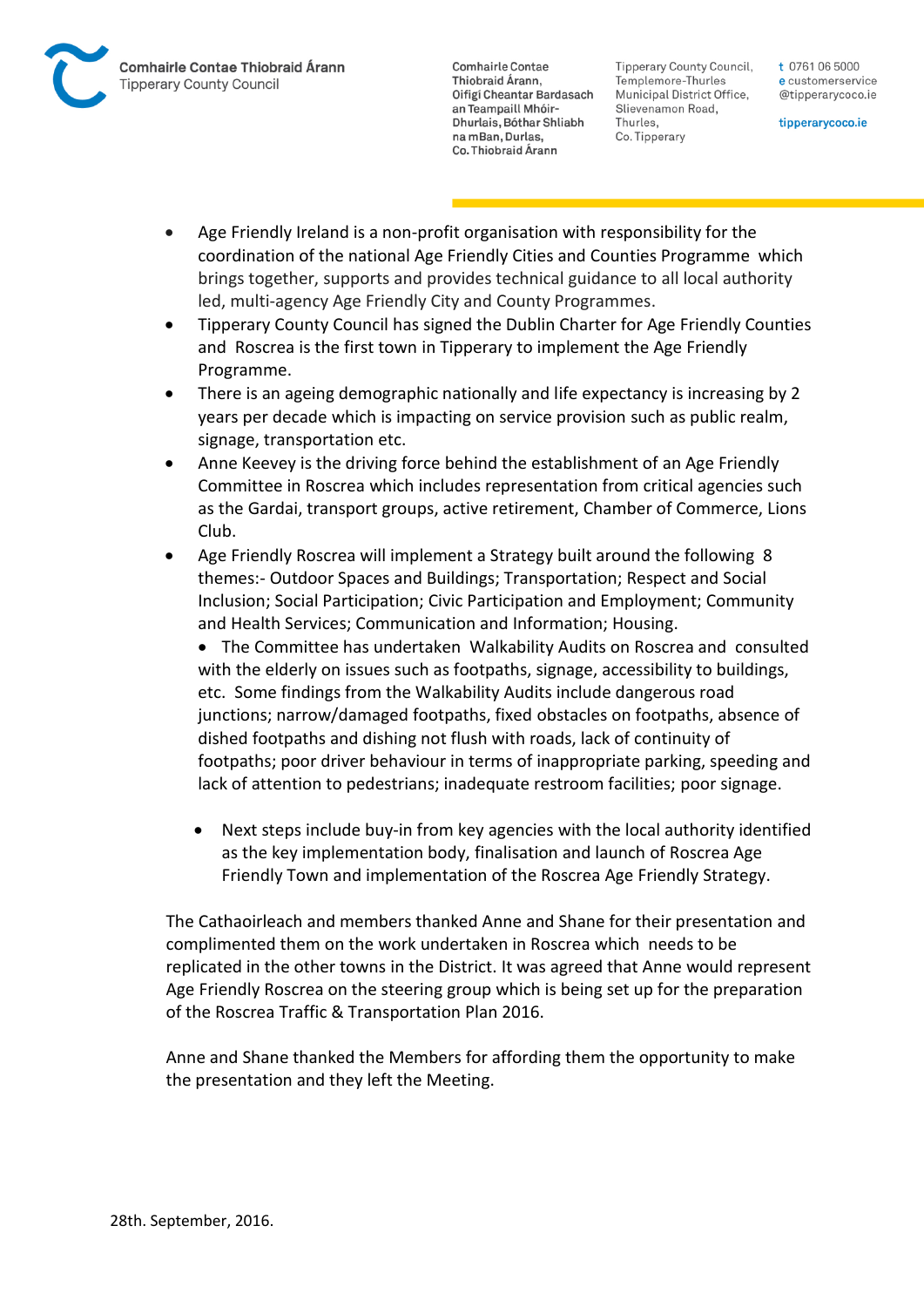

Tipperary County Council. Templemore-Thurles Municipal District Office, Slievenamon Road, Thurles, Co. Tipperary

t 0761 06 5000 e customerservice @tipperarycoco.ie

tipperarycoco.ie

## **3. Water Services**

The Cathaoirleach welcomed Sean Keating, Director of Services, John Crowley, Senior Executive Engineer and Eddie Loughnane, Administrative Officer, Water Services, who were in attendance for this item. Copy of a progress report on Water Services was circulated at the Meeting which outlined details under the following headings:-

- Major Capital Investment Programme 2014-2016
- Minor Capital Programme 2014-2016
- Rural Water Programme for 2016
- Replacement of lead piping
- Migration of non domestic water account data and billing from this Council to Irish Water circa October, 2016.

The members raised the following queries:-

- Number of grants drawn down by homeowners to date for the replacement of lead pipes within the home, number of houses with lead piping, methods of identification of lead piping.
- Position in regard to resolving non domestic water bills which are in dispute or incorrectly issued.
- Legacy issues as a result of combined foul and storm sewers in Thomond Road/Friar Street, Thurles need to be addressed within the Drainage Area Plans.
- Colour/odour issues in regard to the water supply in Moyne have been resolved and households need to be notified when issues arise in the future.
- $-$  Lime and the cost of treating lime in the water is a big concern.
- Agency responsible for adding fluoride to the water.
- The damage to the roadway caused by trucks visiting the sewerage treatment plant in Littleton needs to be resolved by Irish Water and other road users are prepared to pay a contribution to the cost.
- Anti social behaviour as a result of illegally parked caravans on the road leading to the sewerage treatment plant in Templemore.
- A commitment is needed from Irish Water to properly restore roads affected as a result of Stage 1 of the Thurles Regional Water Supply Scheme and mechanisms should be put in place to ensure similar issues are not encountered in Stage 2 of the Scheme.

Sean Keating and John Crowley made the following points in response to queries raised:-

- Combined sewers will be examined in the preparation of the Drainage Area Plans.
- Irish Water will be undertaking a survey of lead piping in the County and will inform households where identified. There is no report available showing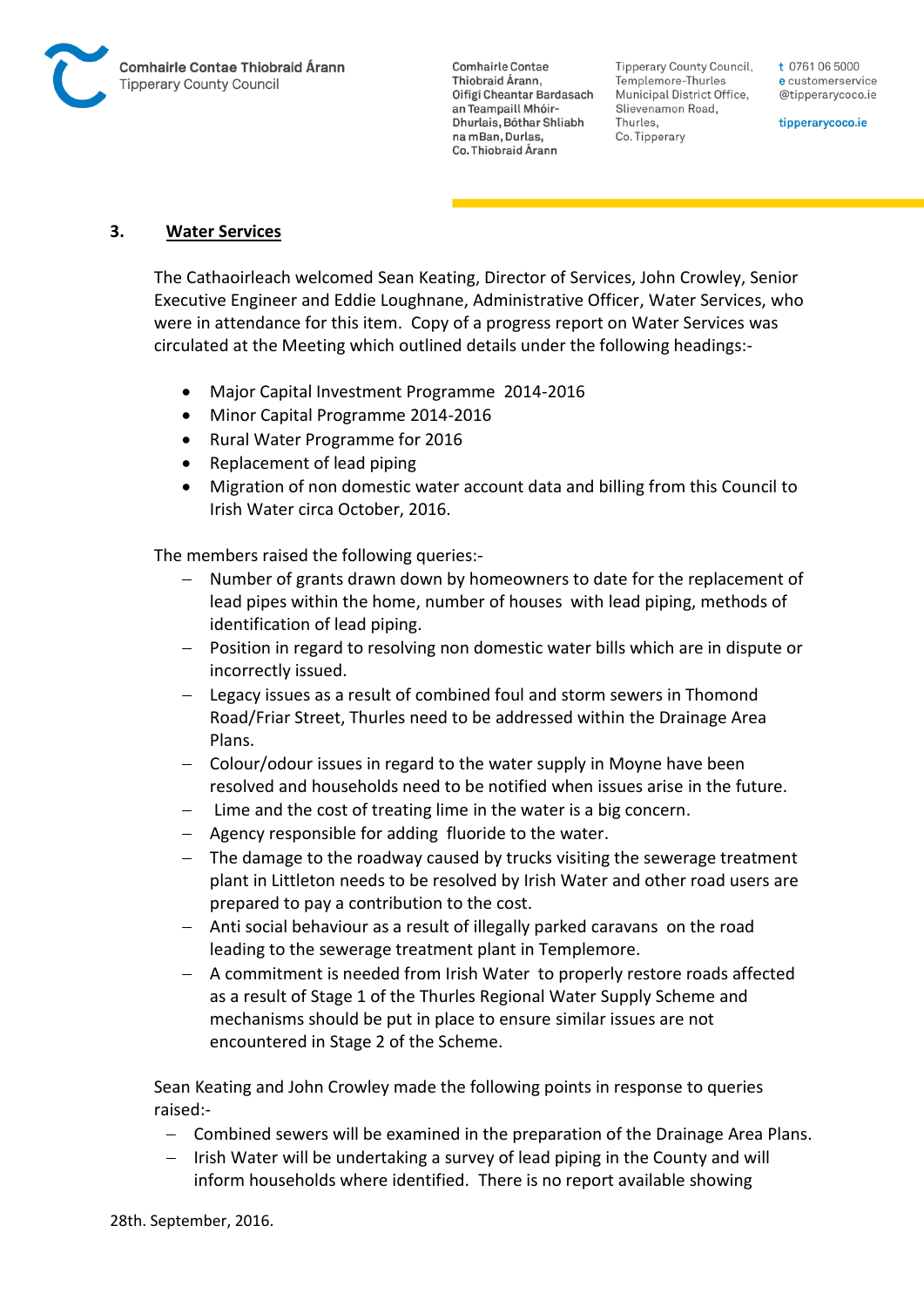Comhairle Contae Thiobraid Árann **Tipperary County Council** 

**Comhairle Contae** Thiobraid Árann. Oifigí Cheantar Bardasach an Teampaill Mhóir-Dhurlais, Bóthar Shliabh na mBan, Durlas. Co. Thiobraid Árann

Tipperary County Council. Templemore-Thurles Municipal District Office, Slievenamon Road, Thurles, Co. Tipperary

t 0761 06 5000 e customerservice @tipperarycoco.ie

tipperarycoco.ie

whether or not anyone has applied for a grant for the replacement of lead pipes however the grant scheme was only advertised before the summer. Many pre 1970's houses may have lead pipes. There are different tests that a homeowner can undertake to determine whether or not they have lead pipes which can be obtained from the Irish Water website or a plumber can advise. Contractors replacing water meters provided details to the Council where lead piping was identified and informed households in the process of undertaking the works.

- Incorrect/problematic bills are currently being examined by the Council and the majority of cases should be resolved prior to transfer of the billing system to Irish Water.
- Water Services staff dealing with billing for non domestic users will continue to work with Irish Water for a period of time before being absorbed into other duties.
- The HSE supply the fluoride which is added to the water by the Local Authority and costs are recouped from the HSE. The addition of fluoride to the water supply is tightly controlled and is tested by the Council to ensure that amounts are within set limits and problems rarely arise.
- The issue in regard to anti social behaviour as a result of illegally parked caravans on the roadway leading to the sewerage treatment plant in Templemore will be investigated.
- Hard water is very common in Ireland due to the high presence of limestone and is fully compliant with legislation. Irish Water does not have any proposals to introduce water softening into the water supply.
- The complaint in regard to the damaged roadway leading to the sewerage treatment plant in Littleton has been referred to Irish Water.
- Irish Water is in the process of setting up a National Agreement for the reinstatement of roads to an acceptable standard and any works from hereon will require road opening licences from the Council.

The District Director advised, that the request by Councillor J. Ryan for the District to write to Irish Water for the implementation of a water softening programme, would not be considered as lime does not pose a risk to health.

The Cathaoirleach and Members thanked Sean Keating, John Crowley and Eddie Loughnane for the update and they left the Meeting.

# **4. Environment Section**

Marion O'Neill, Senior Executive Officer, Environment Section was in attendance for this item and circulated a report which outlined the activities / progress to date within this District under the following headings: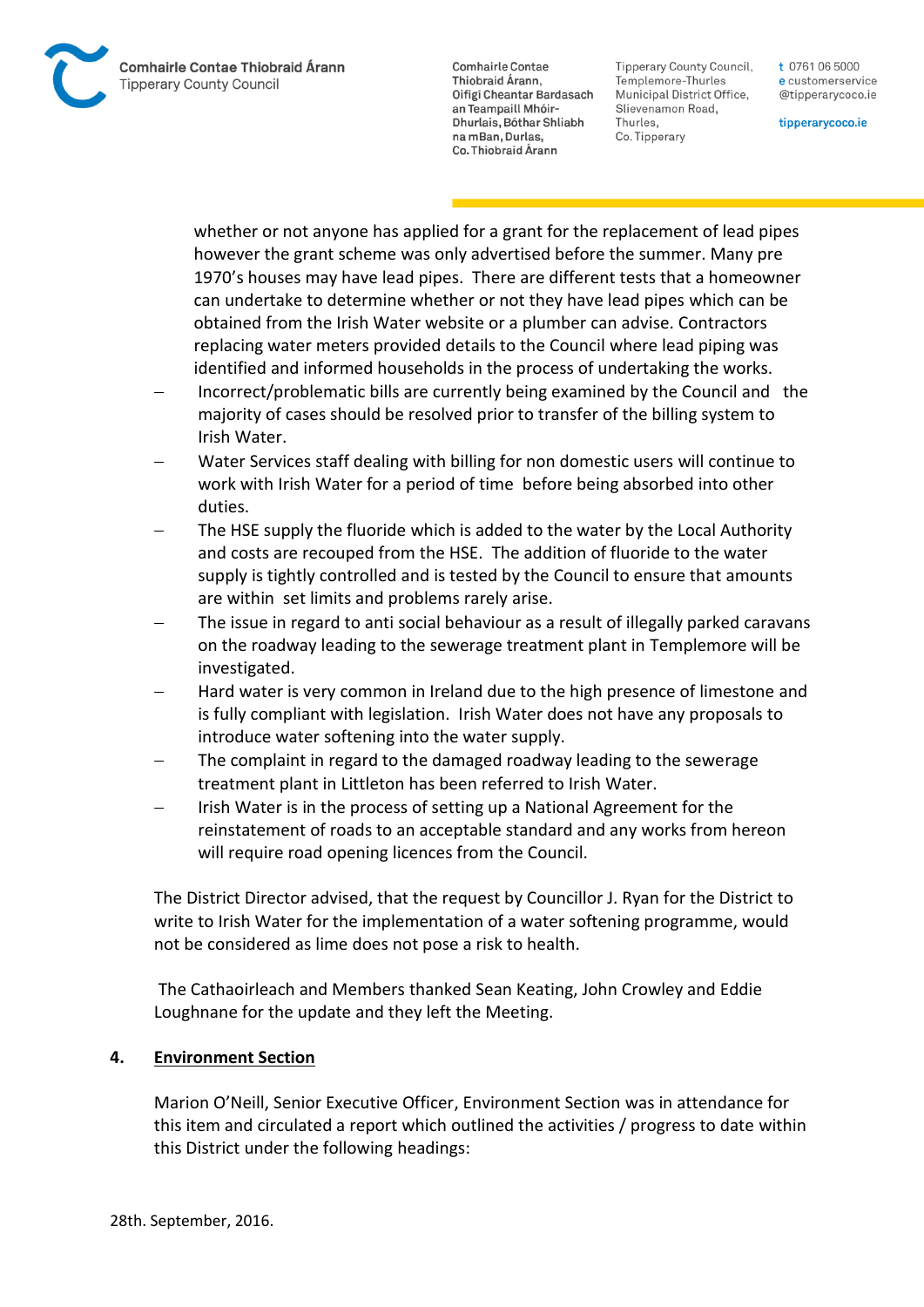

Tipperary County Council. Templemore-Thurles Municipal District Office, Slievenamon Road, Thurles, Co. Tipperary

t 0761 06 5000 e customerservice @tipperarycoco.ie

tipperarycoco.ie

- Burial Grounds
- Civic Amenity Sites
- Community Services
- Control of Dogs
- Control of Horses
- Derelict Sites
- Litter Enforcement
- Waste Enforcement
- Grants awarded to Burial Ground and Tidy Town Committees
- Public Awareness Events
- Complaints to date

The Members raised the following issues:-

- Update in regard to repairs to the gate and pier at Boulick Cemetery.
- Provision of CCTV or close the gates of St. Patrick's Cemetery, Thurles, at night due to vandalism/theft of articles from grave spaces.
- Cut back dividing hedge between Moyne Road and St. Patrick's Cemetery, Thurles.
- Complaint in regard to the selling of graves in Ballymoreen Cemetery which is supposed to be closed.
- Lack of control of dogs at Liskeveen, Littleton and in other areas and the need for Dog Wardens to patrol areas periodically in the evenings to deal with these issues.
- Update on grants paid under the General Grants Scheme and to Burial Ground and Tidy Towns Committees.
- Ascertain if Timoney Graveyard, Knock, Roscrea is private or public.
- Implement a ban on sulky racing in Tipperary.
- Update in regard to Borrisoleigh Cemetery and St. Joseph's old Cemetery, Templemore.
- Address illegal of dumping of rubbish which is mainly occurring at night time.
- Undertake pruning to overgrown trees on Church Avenue, Templemore.

Matt Shortt, Director of Services, Environment Section and Marion O'Neill made the following points in response to queries raised by the Members:-

- The position in regard to Boulick Cemetery and Ballymoreen Cemetery will be established.
- The Dog Warden will be asked to inspect the dog fouling issue taking place in Liskeveen, Littleton.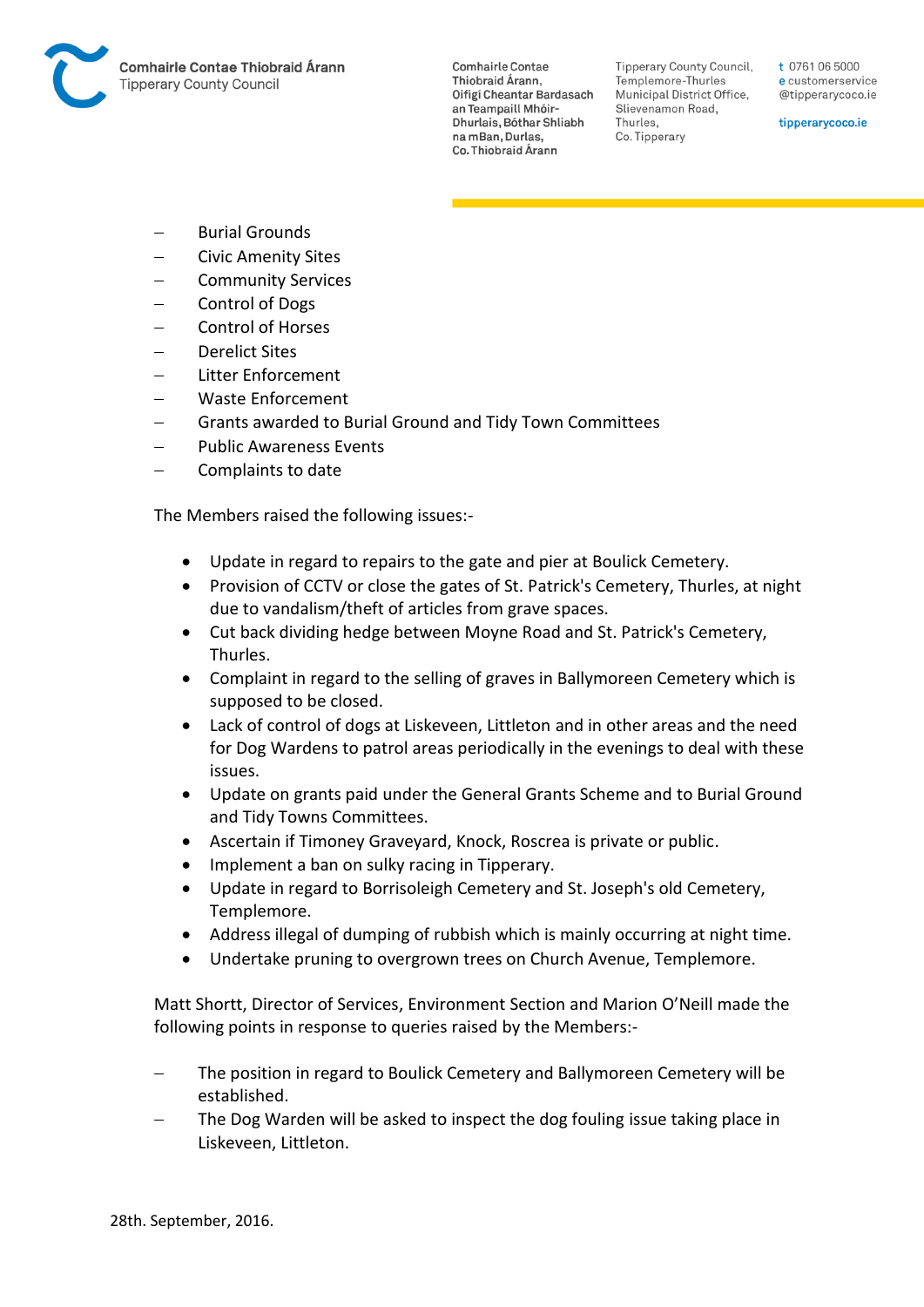

Tipperary County Council. Templemore-Thurles Municipal District Office, Slievenamon Road, Thurles, Co. Tipperary

t 0761 06 5000 e customerservice @tipperarycoco.ie

tipperarycoco.ie

- Councillors will be given a demonstration of the new attachment to the road sweeper that is being introduced to collect recyclable rubbish on approach roads which is the first of its kind in the Country.
- It is not practical to close St. Patrick's Cemetery any earlier in the evening in an attempt to prevent vandalism/theft nor is it realistic to install CCTV cameras and the situation will be monitored on an ongoing basis.
- There are 9 mature trees inside the wall of Templemore Cemetery which must be removed following an inspection by an Arborologist and the cost of removal is currently being examined.
- The request to cut back the dividing ditch between St. Patrick's Cemetery and Moyne Road, Thurles will be referred to the Supervisor.
- It will be necessary to undertake a detailed survey of the trees on Church Avenue, Templemore to ascertain their condition and removing the trees will be a 'last option'.

Deirdre O' Shea, Acting Meetings Administrator advised that payments have been made to 45 Burial Ground Committes, 17 Tidy Towns Committees, 24 Resident Associations, 22 Voluntary Groups and 33 Sports Clubs to date and the balance of committees under each category remain unpaid as they have not complied with the terms of the Schemes. The District Director advised that it is intended to advertise the Grant Schemes early next year and that all groups will not receive an allocation unless the terms of the Schemes are fully complied with within a specified timeframe.

# **5. Update on the 2016 Work Programmes and the 2016 Budgets.**

Copy of the expenditure to date on the Schedule of Municipal District Works was circulated at the Meeting.

The District Engineer gave the following update on the 2016 Work Programmes:

- The Restoration Maintenance Programme is 100% complete.
- The Restoration Improvement Programme is 90% complete with one project outstanding which will be completed within the next fortnight.
- The Community Involvement Scheme is 70% complete.
- Improvement works funded from development levies are 70% complete.
- 70% of the projects under the Severe Weather Scheme are in progress and works will commence shortly on the remainder under the Scheme.
- Works on the roundabout at Lidl will be deferred until next year as Irish Water has to complete water connections prior to the works.
- Proposed improvements at Fertiana, Holycross, will not proceed this year due to the need to progress the necessary land acquisitions.
- Works at Aughall Bridge and Gurteenabarna Bridge are complete.

28th. September, 2016.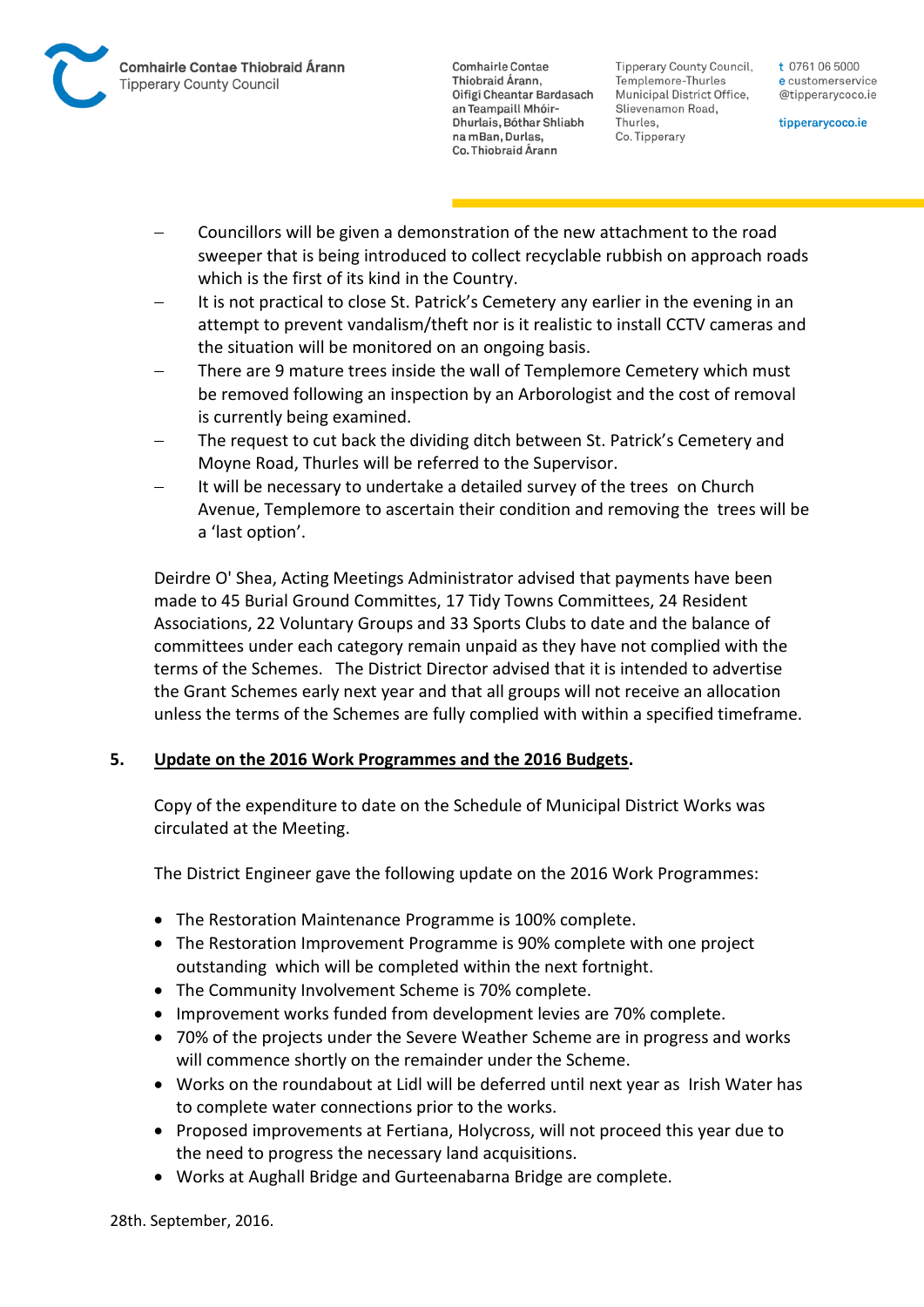**Tipperary County Council,** Templemore-Thurles Municipal District Office, Slievenamon Road, Thurles, Co. Tipperary

t 0761 06 5000 e customerservice @tipperarycoco.ie

tipperarycoco.ie

- Footpaths in Littleton are complete and almost finished in Cluain na Seimre, Two-Mile Borris. Work on the footpaths in Drom and Newline, Roscrea will commence shortly.
- Village Enhancement Works at Gortnahoe, Ballycahill and The Ragg are substantially complete.

The Members raised the following queries:-

- Undertake a review of the street name plates as there are a number missing throughout Thurles town.
- Provision of pedestrian crossing in Bohernanave as there is a school and church in this location.
- Reinstatement of road at Ballygemmane, Thurles.
- Repair potholes near the castle at Gurteenabarna Bridge.
- Cut back hedge which is interfering with the speed limit sign on the road out of Templetuohy heading for Johnstown.
- Undertake improvements to the road at Gurteen, Coalbrook.
- Ensure emergency vehicles are provided with access on roads that are closed within the District.
- Update on flooding issues at Maxfort Cross, Ballyerk, Ballybeg.
- Update in regard to safety works at Killinan Cross and Turtulla Cross.
- Fix the traffic light at the pedestrian crossing in Cathedral Street, Thurles which is currently turned inwards.
- Overgrown trees at Willowmere Drive, The Willows and Moyne Road, Thurles where there is interference with public lights and footpaths.
- Provision of continuous white line at Moycarkey Village and Ballybeg, Littleton.
- Cars skidding on the road surface of the second roundabout leading to the M8 at the Horse & Jockey, Thurles.
- Fill potholes on main road directly across from the Horse & Jockey Hotel.
- Erection of mirrors at Liskeveen and Laharden to improve safety at the road junctions.
- Provision of speed ramps at Churchview, Littleton.
- Address the issue on Japanese Knotwood at Pouldine junction.
- Poor condition of the Strogue road.
- Provision of traffic calming measures in Borrisoleigh Village and at Colaiste Pobail, Roscrea.
- Apportionment of the General Municipal Allocation 2017 and position in regard to spending the 2016 contingency fund.
- The bridge after the Pitch & Putt Course in Templemore Town Park is in poor condition and effect repairs to the footpaths in the Park.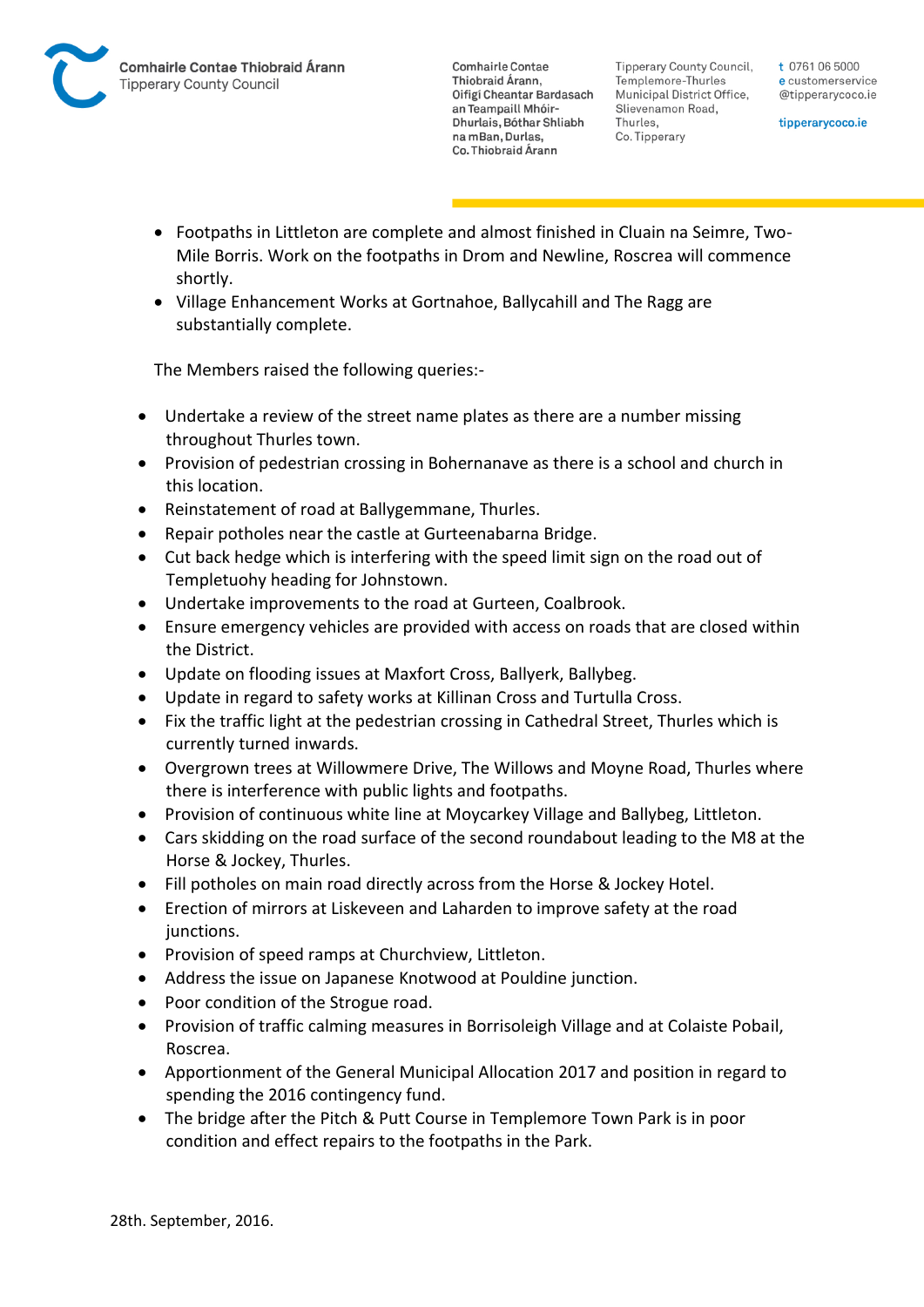

Tipperary County Council. Templemore-Thurles Municipal District Office, Slievenamon Road, Thurles, Co. Tipperary

t 0761 06 5000 e customerservice @tipperarycoco.ie

tipperarycoco.ie

Responses to the issues raised as follows:-

- Street name plates in Thurles Town will be examined.
- Temporary reinstatement works on the road surface at Ballygemmane, Thurles were carried out on a phased basis therefore the final reinstatement will be undertaken into March of next year.
- The road at Gurteen,Coalbrook is not included in the Road Works Programme.
- There are speed ramps located on the road at Bohernanave, Thurles, negating the need for a pedestrian crossing.
- Potholes on the road near the castle at Gurteenabarna Bridge will be addressed.
- Emergency vehicles are provided access at all times where roads are closed and the issue in regard to Cabra Road, Thurles was an isolated incident.
- The pot holes on the hard shoulder opposite the Horse and Jockey Hotel should be repaired next week.
- Poor sightlines on the Johnstown road out of Templetuohy will be examined .
- The request for the installation of ramps at Churchview, Littleton, will be investigated.
- An alternative route is being examined to address flooding at Maxfort Cross and negotiations will take place with the landowner involved.
- Road lining in a number of areas including Moycarkey Village will take place in the coming weeks.
- The bridge after the Pitch and Putt course in Templemore Town Park will be examined and it is unlikely that there is a budget available to undertake improvements to the footpaths in the Park.
- Temporary speed cameras will be installed to monitor the speed of traffic going through Borrisoleigh Village in order to determine whether or not traffic calming measures are required.
- There is a limited budget available for tree pruning in the District and concentration will be on addressing trees that are a health and safety risk.
- The flooding issue at Ballyerk has been addressed.
- The junction at Turtulla is being actively examined by the Roads Design Office, Limerick.
- The consideration of the Draft Budgetary Plan 2017 (including the GMA) will be included as an item on the Agenda for the October Municipal District Meeting and Liam McCarthy, Head of Finance will be in attendance. Proposals will be taken for expending the contingency fund of the 2016 GMA at this Meeting.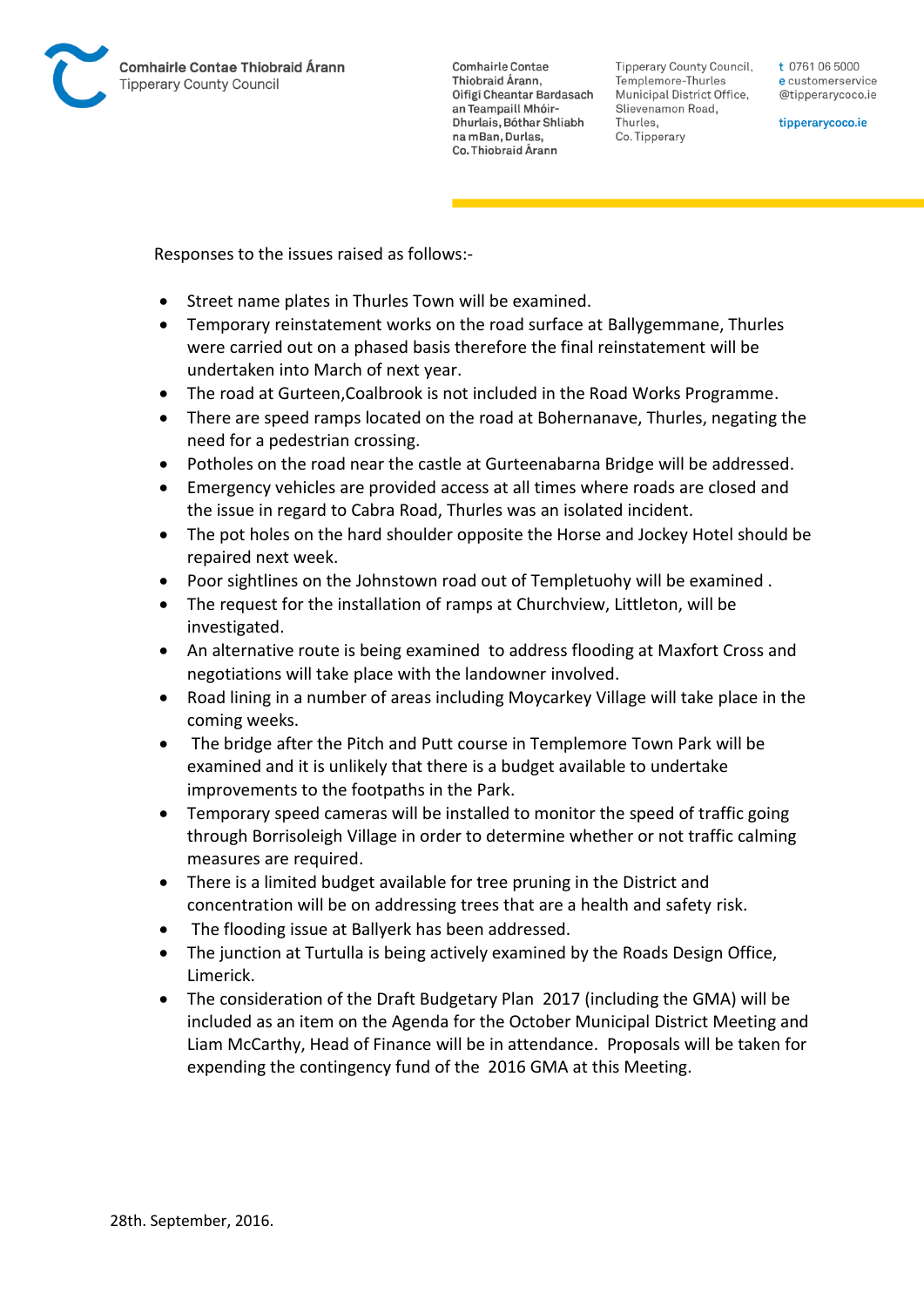

Comhairle Contae Commante Contae<br>Thiobraid Árann,<br>Oifigí Cheantar Bardasach an Teampaill Mhóir-Dhurlais, Bóthar Shliabh na mBan, Durlas,<br>Co. Thiobraid Árann

Tipperary County Council,<br>Templemore-Thurles<br>Municipal District Office, Slievenamon Road, Thurles, Co. Tipperary

t 0761 06 5000 e customerservice @tipperarycoco.ie

tipperarycoco.ie

## **6. Update on Projects.**

| Liberty<br>Square<br>Refurbishment<br>and<br>development<br>οf<br>a<br>carpark.                               | Part 8 documents should be finalised by the<br>end of September. It is anticipated that<br>construction works will commence in Q3<br>2017.                                                                                                                                                                                                                                                 |
|---------------------------------------------------------------------------------------------------------------|--------------------------------------------------------------------------------------------------------------------------------------------------------------------------------------------------------------------------------------------------------------------------------------------------------------------------------------------------------------------------------------------|
| Extension<br>and<br>to<br>Refurbishment of<br>the<br>Offices at Castle Avenue,<br>Thurles.                    | The project is progressing very well and it is<br>that the Council<br>expected<br>will<br>take<br>possession before the year end.                                                                                                                                                                                                                                                          |
| Repairs / Improvements<br>to Templemore Town<br>Hall                                                          | It is expected that the Council will be in<br>possession of the Conservation Architects<br>Report next week.                                                                                                                                                                                                                                                                               |
| Templemore Town Park<br>Extension.                                                                            | A draft layout has been prepared and will<br>be brought before the next Monthly<br>Meeting.                                                                                                                                                                                                                                                                                                |
| Village<br>Enhancement<br>Works.                                                                              | This was dealt with under Item 6 of the<br>Agenda.                                                                                                                                                                                                                                                                                                                                         |
| Enhancement<br>Rocrea<br>Scheme<br>and<br>Roscrea<br><b>Traffic</b><br>and<br>Transportation<br>Plan<br>2016. | Any Members who wish to participate on<br>the Steering Committee for the Roscrea<br>Traffic & Transportation Plan 2016 should<br>liaise with John Jones, Executive Engineer.                                                                                                                                                                                                               |
| Carpark at St. Patrick's<br>Cemetery.                                                                         | The project was delayed in order to<br>complete the Roadworks Programme and<br>Part 8 drawings are almost complete.                                                                                                                                                                                                                                                                        |
| Thurles Town Park.                                                                                            | The public convenience will be relocated<br>from Parnell Street to Thurles Town Park<br>this year. Approval has been sought from<br>the Bat Consultant to proceed with the<br>repairs to the roof of the disused building.<br>The Council is in consultation with a local<br>charitable organisation in regard to the<br>request for the installation of a wheelchair<br>accessible swing. |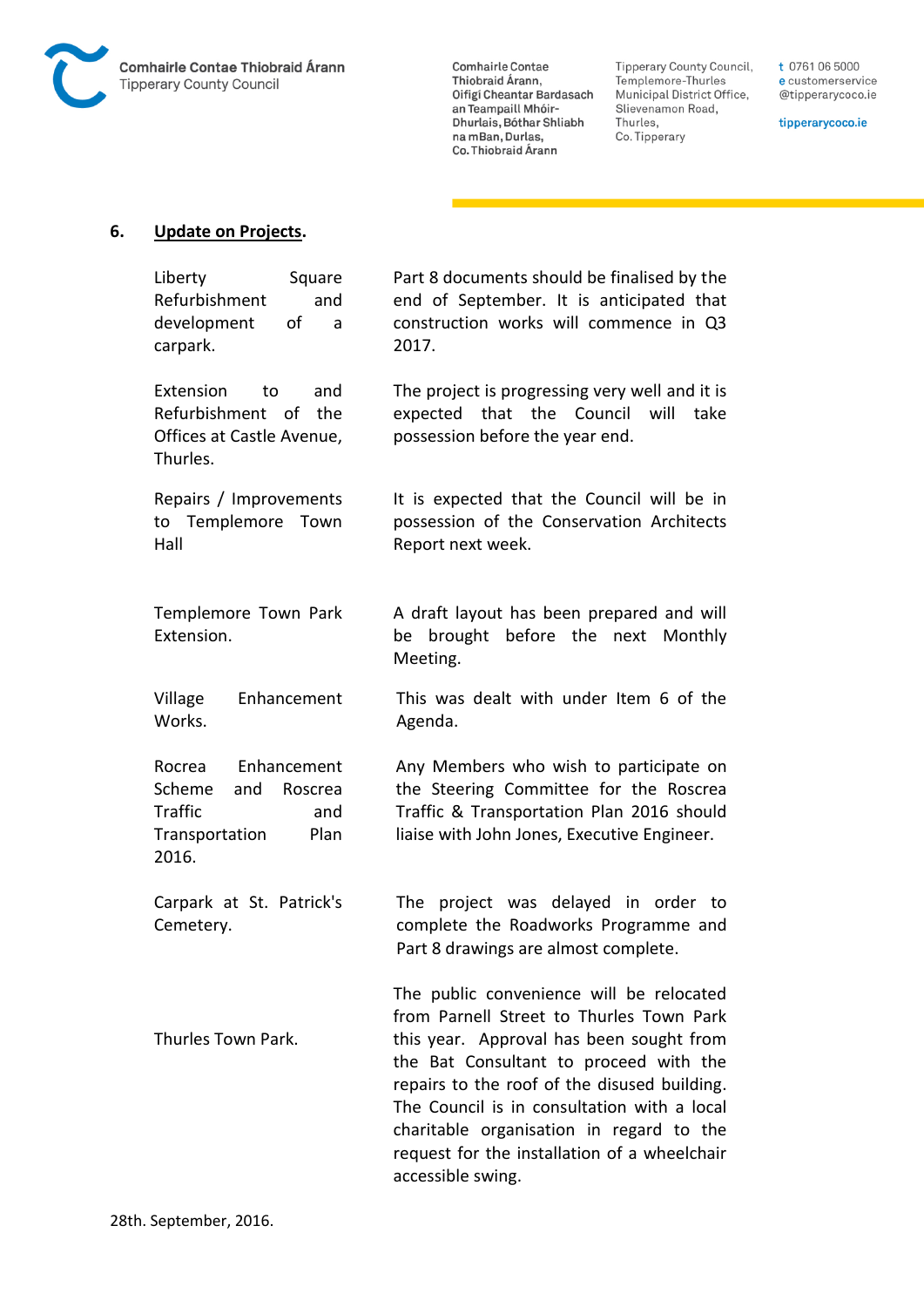

Tipperary County Council. Templemore-Thurles Municipal District Office, Slievenamon Road, Thurles, Co. Tipperary

t 0761 06 5000 e customerservice @tipperarycoco.ie

tipperarycoco.ie

#### **7. Notices of Motion.**

#### **a) Notice of Motion in the name of Councillor Michael Smith.**

Councillor M. Smith formally moved the following Notice of Motion in his name:

"I am asking the members of Thurles/Templemore to support the provision of CCTV systems under the recently announced Rural Renewal Scheme in the town of Roscrea."

The response circulated to the Members with the Agenda in advance of the Meeting is as follows:

"A technical proposal for a town centre CCTV network has been developed by the Roscrea CAP group. This is with An Garda Siochana for their review and consideration. The County Tipperary Joint Policing Committee is in the process of developing a Policy Paper on public CCTV Provision in the County. It is expected that a draft Paper will be brought before the JPC at its December 2016 meeting."

The District Director confirmed that an application was submitted to Community & Economic Development Section for the provision of CCTV in Roscrea under the Town and Village Renewal Scheme and that he did not expect it would get approval due to the criteria attached to the Scheme. He added that an application was also prepared for the development of a tranquillity garden in Templemore Town Park on the site of the disused swimming pool and that if successful works would have to be completed by 31st. December, 2016.

Councillor M. Smith expressed disquiet with the timeframe given and asked that a letter be sent to the Department of Arts, Heritage, Regional, Rural & Gaeltacht Affairs requesting that the Scheme be continued next year.

#### **b) Notice of Motion in the name of Councillor Sean Ryan.**

Councillor S. Ryan formally moved the following Notice of Motion in his name:

"The Council would seek to install traffic calming measures in Two Mile Borris Village."

The response circulated to the Members with the Agenda in advance of the Meeting is as follows:

"A Speed Survey has been carried out on the approaches to Two Mile Borris Village. If the survey indicates that there are significant speed violations the Council will consider the provision of Vehicle Activated Speed Warning Signs in the 2017 Budget.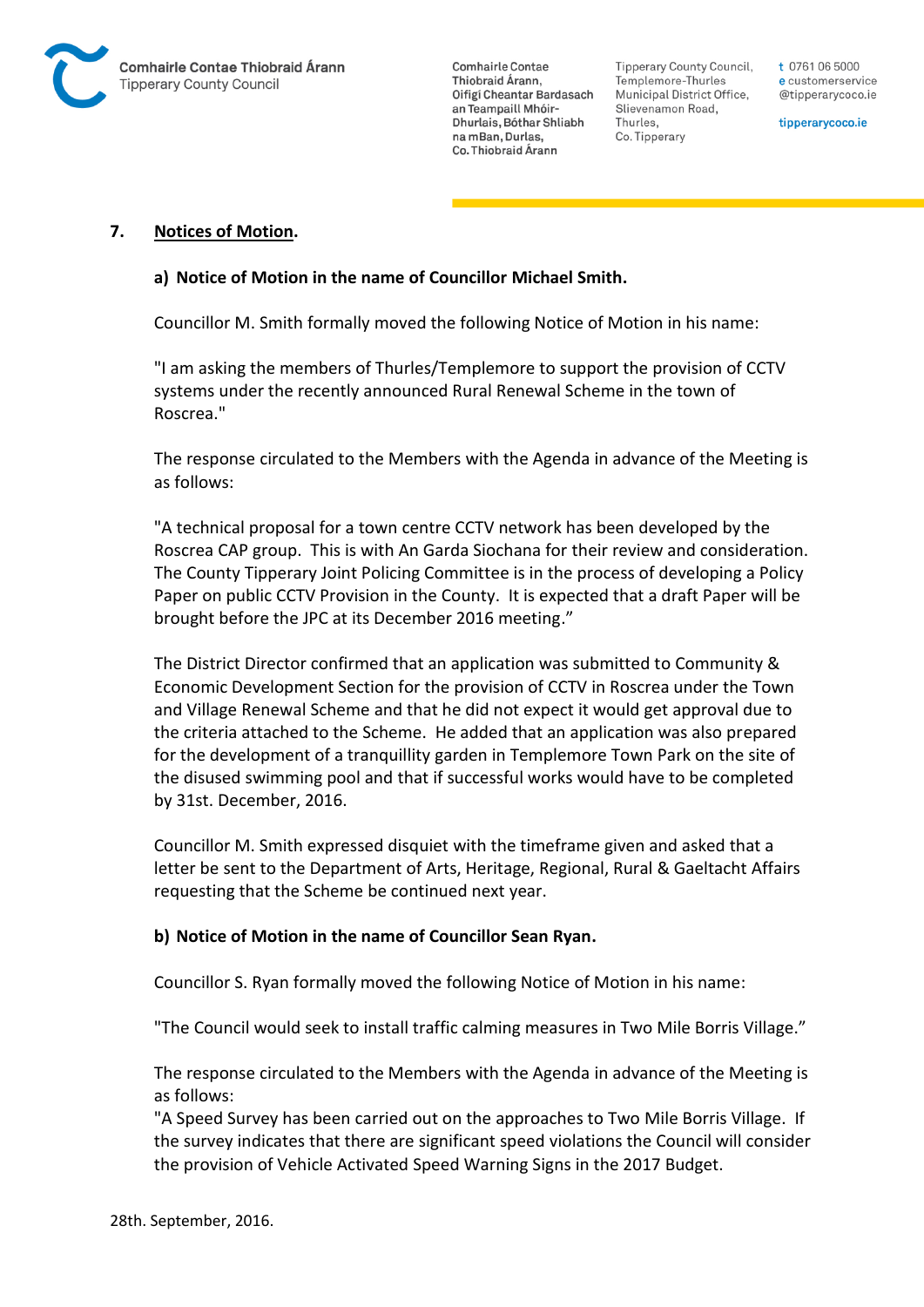

**Tipperary County Council,** Templemore-Thurles Municipal District Office, Slievenamon Road, Thurles, Co. Tipperary

t 0761 06 5000 e customerservice @tipperarycoco.ie

tipperarycoco.ie

Councillor S. Ryan expressed satisfaction with the response received.

#### **c) Notice of Motion in the name of Councillor Michael Smith.**

Councillor M. Smith formally moved the following Notice of Motion in his name:

"I am calling on the Templemore/Thurles District to remove the poles on the Square in Templemore, as they were supposed to be only temporarily erected."

The response circulated to the Members in advance of the Meeting is as follows:

"Arrangements are being put in place to have the poles removed."

The District Director advised that the cost of removal of the poles will impact on the maintenance budget for the District and that the poles will have to be re-erected to facilitate Christmas Lighting which will further deplete the budget.

#### **d) Notice of Motion in the name of Councillor Sean Ryan.**

Councillor S. Ryan formally moved the following Notice of Motion in his name:

"That the Council would seek to put additional public lighting in place in Gortnahoe, Ballysloe and the back entrance to McDonagh Terrace, in Littleton."

The response circulated to the Members in advance of the Meeting is as follows:

"There is no budget available for the provision of new public lighting in Templemore-Thurles Municipal District."

Councillor S. Ryan expressed that view that a provision should be included in the Budget from 2017 for improvements to public lighting in the District.

The District Director confirmed that Members have the facility to make submissions to the County Council for consideration in the preparation of the Budget 2017.

Councillor D. Doran seconded the Motion.

#### **8. Correspondence.**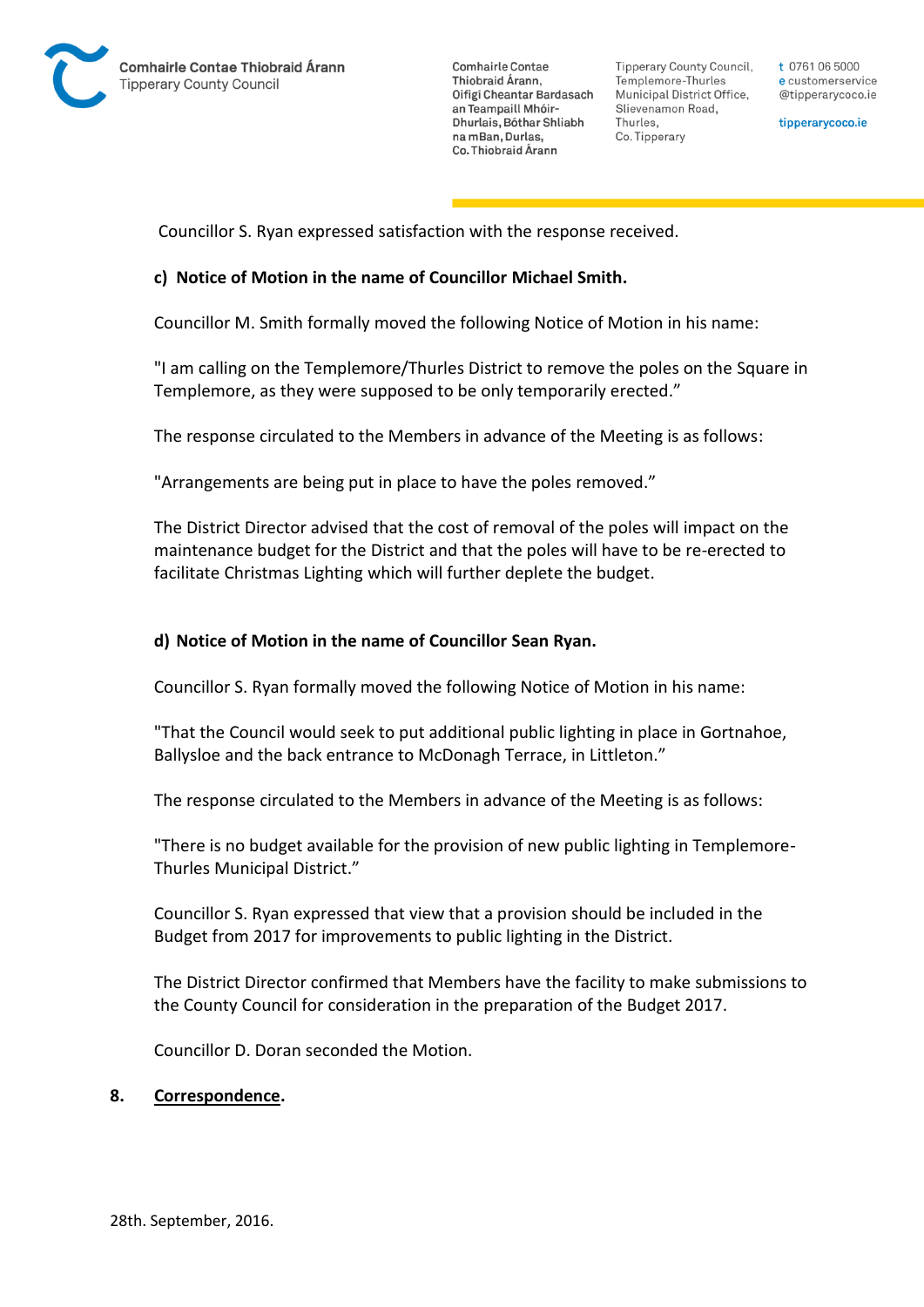

Tipperary County Council. Templemore-Thurles Municipal District Office, Slievenamon Road, Thurles, Co. Tipperary

t 0761 06 5000 e customerservice @tipperarycoco.ie

tipperarycoco.ie

# **a) Christmas Retail Support Programme 2016**

The Acting Meetings Administrator advised that applications are invited from Traders Associations, Chambers and Community Groups under the Christmas Retail Support Programme 2016 to implement strategies designed to attract new customers, retain existing customers and encourage increased spending in Tipperary's towns and villages over the Christmas period and that the closing date for receipt of applications in the Community & Economic Development Section is 5:00pm on 6th. October, 2016.

# **b) Preparation of new Heritage Plan for Tipperary**

The Acting Meetings Administrator confirmed that consultations are taking place on the actions for the new Heritage Plan for Tipperary and that Members are invited to attend a meeting in The Anner Hotel, Thurles, tonight from 7:00pm to 8:00pm as discussions will concentrate on this District.

# **9. Vote of Congratulations / Sympathy.**

The Cathaoirleach congratulated the Tipperary Minor and Senior Hurling Teams on winning the Minor and Senior All-Ireland Hurling Championships. He complimented the management and all those involved with both teams and extended praise to the staff of Semple Stadium for holding a very impressive and successful homecoming.

The Cathaoirleach extended a Vote of Sympathy to Tommy and Mattie Wright, on the death of Kathleen Wright, employee of Tipperary County Council who worked in this District.

## **10. Awards Night.**

It was unanimously agreed that an Awards Night will take place in The Templemore Arms Hotel on Thursday, 24th.November, at 7:00pm.

## **11. Any Other Business.**

| Erection of a mirror in Ballycahill Village | The Council is not permitted to erect      |
|---------------------------------------------|--------------------------------------------|
| to improve safety at the Ragg Road          | mirrors at junctions on public roads as it |
| junction.                                   | would create a false sense of security for |
|                                             | road users.                                |